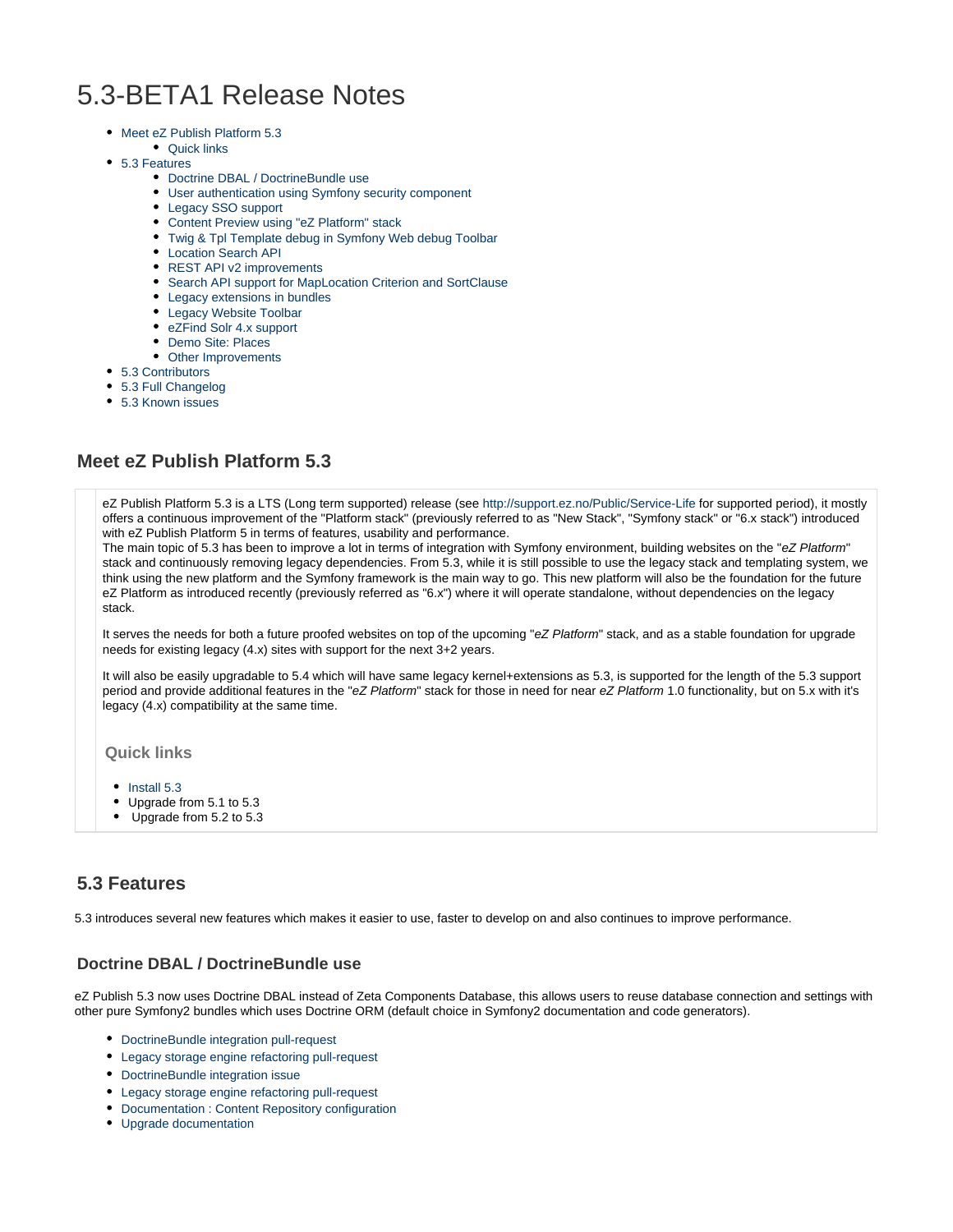### **User authentication using Symfony security component**

New login / logout functionality that uses Symfony's authentication system, this enables any kind of login handler or SSO handler made for Symfony to also work with eZ Publish 5., including handlers for LDAP.

- [Original pull request](https://github.com/ezsystems/ezpublish-kernel/pull/691)
- [Original issue](https://jira.ez.no/browse/EZP-22081)
- [Documentation: Authentication with Symfony](https://confluence.ez.no/display/EZP/Authentication)
- [Documentation: How to authenticate a user with multiple user providers](https://doc.ez.no/display/EZP/How+to+authenticate+a+user+with+multiple+user+providers)

### <span id="page-1-0"></span>**Legacy SSO support**

Allows use of existing legacy SSO handlers with the new user login system in 5.3 which is powered by Symfony.

- [Original pull request](https://github.com/ezsystems/ezpublish-kernel/pull/691)
- [Original issue](https://jira.ez.no/browse/EZP-22099)
- [Documentation: Authentication with Legacy SSO Handlers](https://doc.ez.no/display/EZP/Authentication#Authentication-AuthenticationwithLegacySSOHandlers)

# <span id="page-1-1"></span>**Content Preview using "eZ Platform" stack**

With 5.3 your content previewing needs, also from the current legacy based admin interface will run on the new " $eZ$  Platform" stack. avoiding that you need to also create all templates in legacy to be able to preview correctly.

- [Original pull request](https://github.com/ezsystems/ezpublish-kernel/pull/662)
- [Original Issue](https://jira.ez.no/browse/EZP-22051)

### <span id="page-1-2"></span>**Twig & Tpl Template debug in Symfony Web debug Toolbar**

Developer feature known from legacy which allows you to see which templates are used on a page, how many times and how much time they spend being executed.

- [Original pull request](https://github.com/ezsystems/ezpublish-kernel/pull/695)
- [Original issue](https://jira.ez.no/browse/EZP-22152)
- [Documentation : Templates informations in Web Debug Toolbar](https://doc.ez.no/eZ-Publish/User-manual/5.x/The-Website-Interface/Customization-Guide/Templates-informations-in-Web-Debug-Toolbar)

#### <span id="page-1-3"></span>**Location Search API**

Tree based "fetches" are now allowed be performed with the new Location Search API, allowing generation of tree structures much more easily by returning the location instead of content, as done by existing Content Search API, and by applying any location filters on the specific location instead of any of the locations of a Content object.

- [Original pull request](https://github.com/ezsystems/ezpublish-kernel/pull/701)
- [Original issue](https://jira.ez.no/browse/EZP-22105)

#### <span id="page-1-4"></span>**REST API v2 improvements**

HTTP Cache aware, CORS support and support for OPTIONS method.

- [Pull request for HTTP Cache aware](https://github.com/ezsystems/ezpublish-kernel/pull/659), [Pull request for CORS support,](https://github.com/ezsystems/ezpublish-kernel/pull/663) [Pull request for OPTIONS](https://github.com/ezsystems/ezpublish-kernel/pull/653)
- **.** [Issue for HTTP Cache aware](https://jira.ez.no/browse/EZP-21044), [Issue for CORS support](https://jira.ez.no/browse/EZP-21118), [Issue for REST OPTIONS](https://jira.ez.no/browse/EZP-21044)
- [Documentation : REST API v2](https://confluence.ez.no/display/EZP52/eZ+Publish+REST+API)

#### <span id="page-1-5"></span>**Search API support for MapLocation Criterion and SortClause**

Search API is now able to search for content with geolocation making it possible to do geolocation range searches and sorting by distance from a point; on Demo site this is shown using a restaurants-close-to-you page.

- [Original pull request](https://github.com/ezsystems/ezpublish-kernel/pull/678)
- [Original issue](https://jira.ez.no/browse/EZP-22103)
- Documentation : [2. Browsing, finding, viewing#2.Browsing,finding,viewing-Search](https://doc.ez.no/display/EZP/2.+Browsing%2C+finding%2C+viewing#id-2.Browsing,finding,viewing-2.Browsing,finding,viewing-Search)

#### <span id="page-1-6"></span>**Legacy extensions in bundles**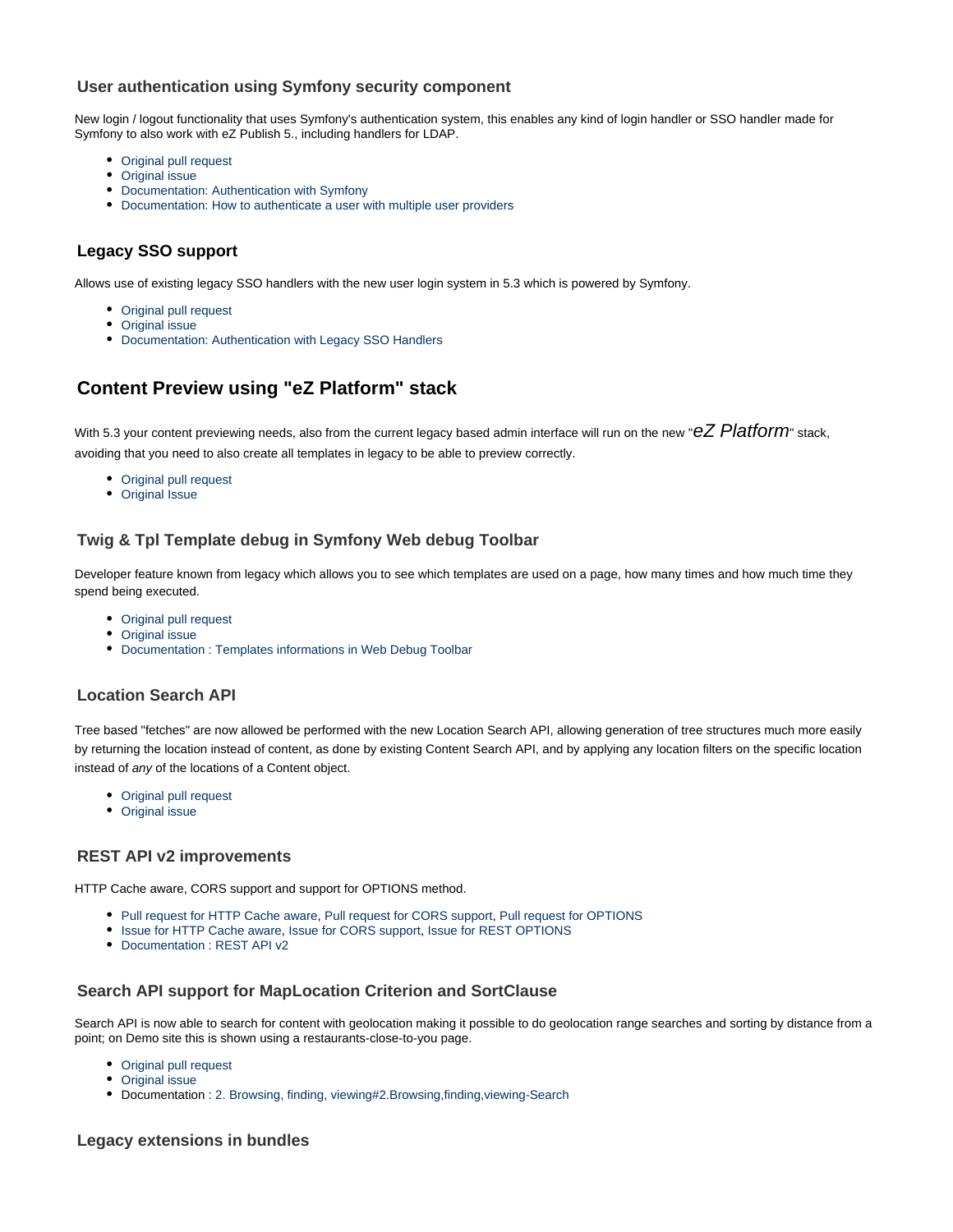With this new feature mixing legacy and "eZ Platform" needs has become a whole lot easier. Easily said it allows you to place legacy extensions within a Bundle structure and eZ Publish 5.3+ will make sure it is injected into legacy kernel.

Example use case: CommentsBundle with a light admin tab in legacy allowing you to moderate comments.

- [Original pull request](https://github.com/ezsystems/ezpublish-kernel/pull/719)
- [Original issue](https://jira.ez.no/browse/EZP-22210)
- [Documentation : Legacy code and features Legacybundles](https://doc.ez.no/display/EZP/Legacy+code+and+features#Legacycodeandfeatures-Legacybundles)

#### <span id="page-2-0"></span>**Legacy Website Toolbar**

Not to be mixed with the Web Debug Toolbar provided by Symfony and extended by eZ Publish, this feature is about allowing "ezwt" (Website Toolbar) extension to also work in DemoBundle to provide the front-end editing functionality that you know from 4.x.

- [Original pull request](https://github.com/ezsystems/ezpublish-kernel/pull/755)
- [Original JIRA Issue](https://jira.ez.no/browse/EZP-22193)
- [Display the eZ Website Toolbar](https://doc.ez.no/display/EZP/Display+the+eZ+Website+Toolbar)

#### <span id="page-2-1"></span>**eZFind Solr 4.x support**

Solr 4.7.0 support in ezfind allows for use of new functionality provided by Solr 4.x such as Solr Cloud allowing Solr to be scaled out over several servers, it also provides improved performance for indexing and new options like soft commit to control this.

- [Original pull request](https://github.com/ezsystems/ezpublish-kernel/pull/649)
- Note: This feature currently has several regressions, feedback wanted on how it behaves at your side.

#### <span id="page-2-2"></span>**Demo Site: Places**

Taking advantage of the MapLocation feature a new feature is exposed in the demo showing how to implement listing and map views of content using the maplocation field.

- [Original pull request](https://github.com/ezsystems/ezpublish-kernel/pull/678)
- [Original issue](https://jira.ez.no/browse/EZP-22091)
- [Documentation on The MapLocation FieldType](https://doc.ez.no/display/EZP/The+MapLocation+FieldType)

#### <span id="page-2-3"></span>**Other Improvements**

- Lazy services [\(issue](https://jira.ez.no/browse/EZP-22133), [pull request,](https://github.com/ezsystems/ezpublish-kernel/pull/676) [symfony documentation\)](http://symfony.com/doc/current/components/dependency_injection/lazy_services.html)
- Configurable IndexPage ([issue](https://jira.ez.no/browse/EZP-22049), [pull request](https://github.com/ezsystems/ezpublish-kernel/pull/664), [documentation](https://confluence.ez.no/display/EZP/Setting+the+Index+Page))
- [ez\\_is\\_field\\_empty,](https://doc.ez.no/display/EZP/ez_is_field_empty) updated to support passing field object as second parameter.

# <span id="page-2-4"></span>5.3 Contributors

For 5.3 we want to reach out a special thank you to those that have contributed to this release, especially the brave few who have helped out on the ["eZ Platform](https://github.com/ezsystems/ezpublish-kernel/graphs/contributors?from=2013-10-30&to=2014-04-30&type=c) [stack](https://github.com/ezsystems/ezpublish-community/graphs/contributors?from=2013-10-30&to=2014-04-30&type=c)":

- [crevillo](https://github.com/crevillo)
- [hhamon](https://github.com/hhamon)
- [bchoquet-heliopsis](https://github.com/bchoquet-heliopsis)
- $\bullet$  [is06](https://github.com/is06)
- [stof](https://github.com/stof)
- [Plopix](https://github.com/Plopix)
- [taenadil](https://github.com/taenadil)
- [Djamy](https://github.com/Djamy)
- [jeromegamez](https://github.com/jeromegamez)
- [gabriperego](https://github.com/gabriperego)
- [rolebi](https://github.com/rolebi)
- [emodric](https://github.com/emodric)

In addition ezpublish-legacy is still receiving a lot of pull requests, the also brave contributions to this part of the release can be found [here.](https://github.com/ezsystems/ezpublish-legacy/graphs/contributors?from=2013-09-30&to=2014-04-04&type=c)

### <span id="page-2-5"></span>**5.3 Full Changelog**